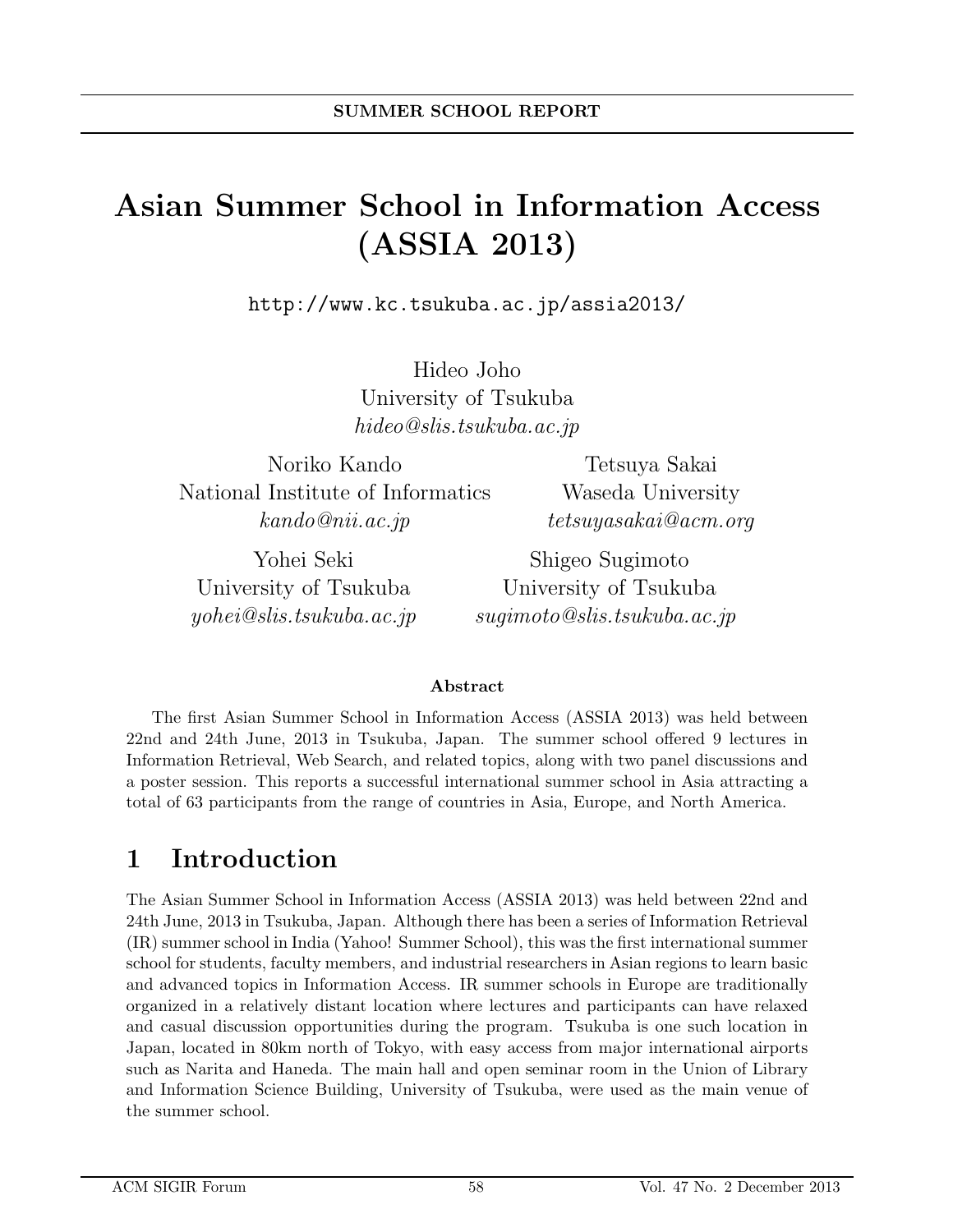

Figure 1: Group photo of ASSIA 2013 (Day 1).

Like our fellow summer schools in Europe, Russia, and India, ASSIA aims to facilitate the research and education in Information Access and related fields in Asian regions by offering the lectures taught by leading researchers in the domain. It also provides participants with an opportunity to meet other participants from various countries with similar interests, and to have discussions with the lecturers who are authoritative in the fields. These opportunities are particularly valuable in Asian regions since the students in Asian countries tend to have a limited chance to meet leading researchers from Europe and North America. Furthermore, submissions to top conferences from Asian regions still have a room to catch up to Europe and North America. Therefore, increasing awareness of the fields and providing foundations to young students and researchers are important objectives of ASSIA.

As indicated by the name of the summer school (i.e., Information Access), ASSIA has a wider scope than traditional IR summer schools. This reflects our long-term intention of covering not only IR topics but also related topics such as NLP, Digital Libraries, Visualizations in future summer schools. Having said that, as the first ASSIA, ASSIA 2013 mainly focused on Information Retrieval and Web Search, along with applicational topics such as E-Discovery and Crowdsourcing.

A total of 63 people registered to the summer school (54 participants, 6 lectures, and 3 organisers). We had more applications than we had planned to accommodate (which was 50), and thus, had to close the application before the original deadline. This indicated that there was a strong interest and need to have a summer school in Asian regions. The background of participants also showed a great diversity.

Thanks to generous support from our sponsors, we were able to offer a travel support to seven students participating from China (incl. Hong Kong), India, Indonesia, and Thailand. The travel support was awarded during the banquet on Day 2 of the summer school. We were grateful for the sponsorship of Microsoft Research (thanks to Noboru Kuno) and Catalyst Repository Systems (thanks to Jeremy Pickens).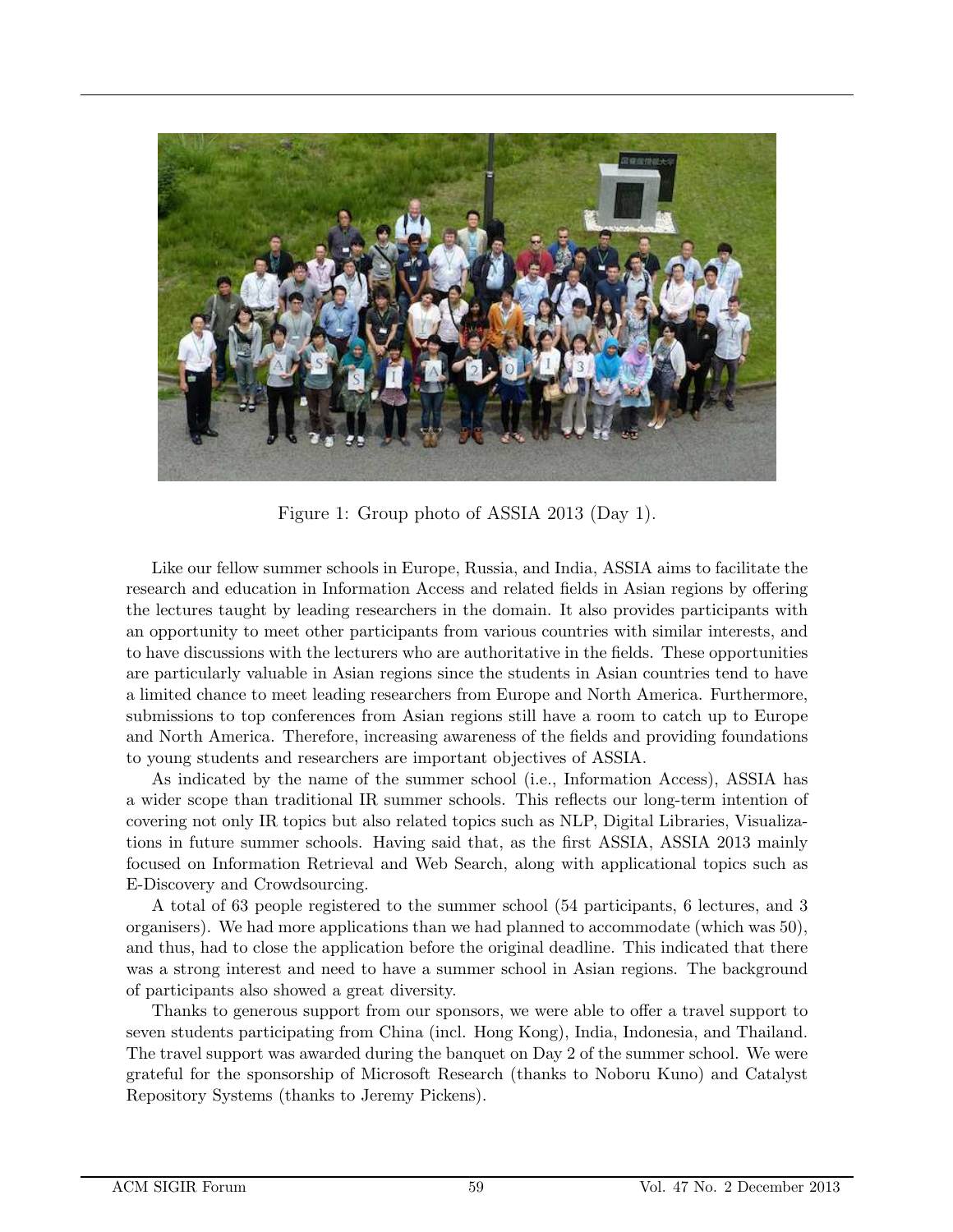### 2 Summer School Program

ASSIA 2013 had a 3 days program which included 9 lectures, 2 panels, and a poster presentation. The summer school opened its program by having a welcome message from Shigeo Sugimoto, the Director of Research Center for Knowledge Communities (RCKC), University of Tsukuba, followed by the introduction of the summer school from one of the organisers. This section presents a summary of each program.

### 2.1 Lectures

Each day had three lectures. The title with a star is short lectures (60 min) while others are standard lectures (90 min). A total of 9 lectures offered over 160 carefully selected references, which can represent a great part of IR literature, for participants to revisit even after the summer school. A brief summary of individual lectures is as follows.

Introduction to Information Retrieval\* (Mark Sanderson, RMIT University) The main program started with the introductory lecture on IR by Sanderson. Sanderson first briefly defined IR as "the study of finding relevant information in unstructured collections of material based on a poorly specified query". The lecture then described the early history of IR, the range of approaches used by various IR systems to retrieve relevant materials. The lecture also provided the basic knowledge about text processing, link analysis, retrieval models, and extraction of data from interaction logs.

Modern Information Retrieval Models (Iadh Ounis, University of Glasgow) The second lecture given by Ounis provided a comprehensive description of IR models, which has been "at the forefront of IR research in the past three decades". Ounis first introduced a retrieval model as something that specifies how documents and queries should be represented and how relevance should be decided. Then, the lecture explained the representative IR models based on a series of major paradigms emerged during the history of the field. Also, the participants learnt recent models such as search results diversification.

Evaluation of IR Systems (Mark Sanderson, RMIT University) After the general introduction and comprehensive discussion of IR models, Sanderson was back to teach evaluation as the final lecture of Day 1. The lecture first introduced the concept of test collections, its history, the components, and typical protocol. Then, issues related to scaling of test collections were discussed along with performance measure metrics. The last part of the lecture was about examination of test collections themselves, and statistical tests in IR experiments.

User-Oriented Factors in Information Retrieval (Kalervo Järvelin, University of Tampere) Day 2 of the summer school started with the lecture on user-oriented factors given by Järvelin. First, the lecture introduced the concept of information interaction consisting of a dozen of actions taken to communicate with information. Then, the lecture described how users are modeled in a typical test collection based evaluation. Järvelin then discussed user-centered evaluation and its design issues. The final part of the lecture further looked into the study of user-oriented factors in IR and representative variables that one might want to consider in such studies.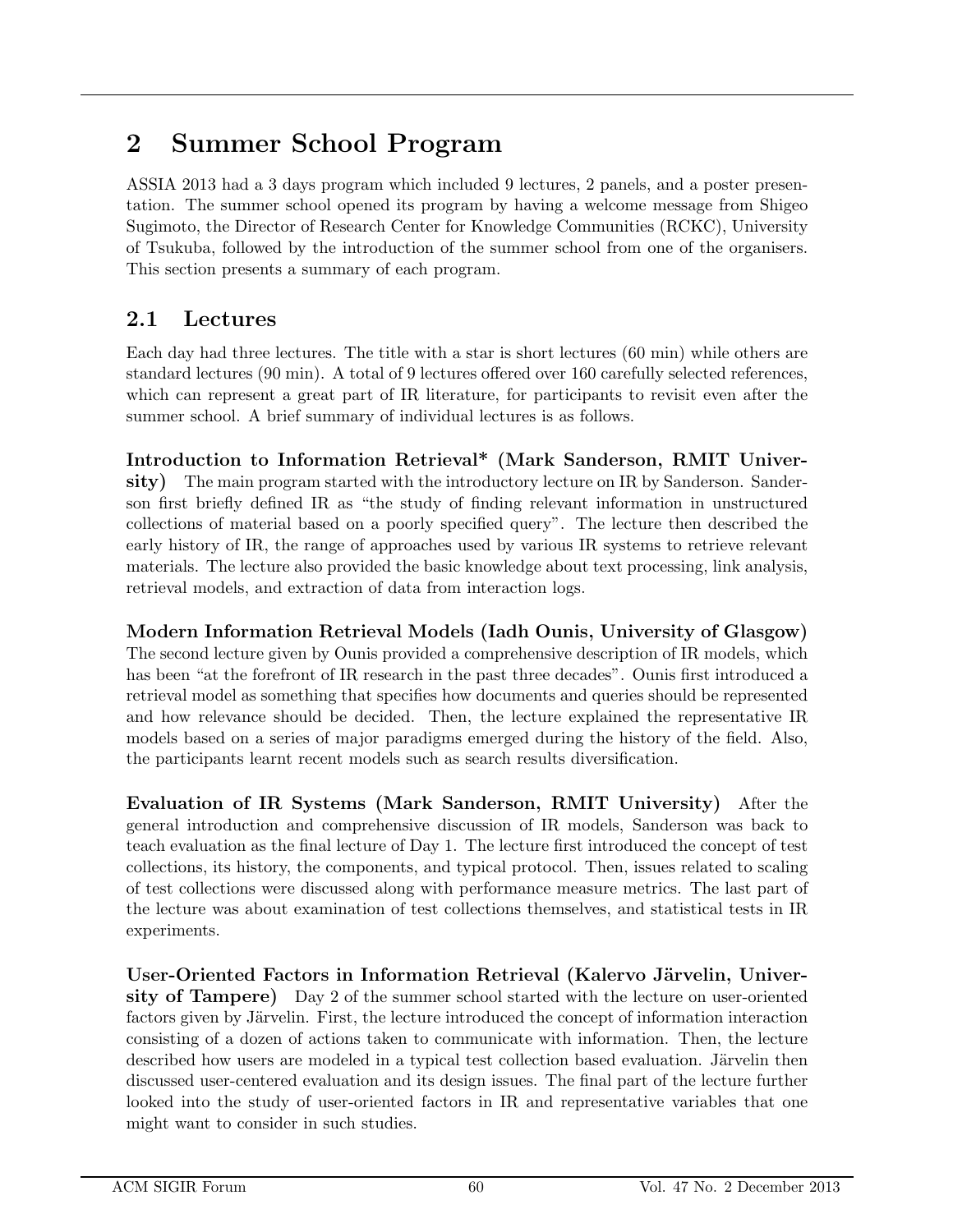Multimedia Information Retrieval (Gareth Jones, Dublin City University) Up till now, most lectures had assumed text contents, while Jones provided the lecture on multimedia contents. The lecture first looked at retrieval of multimedia contents using texts, which can be familiar to many participants. Then, it described the retrieval of spoken contents, followed by content-based approaches to multimedia retrieval. The last parts of the lecture covered multimedia search on personal collections, exploitation of affect in multimedia search.

Cross-Lingual Information Retrieval (Douglas W. Oard, University of Mayland) The last lecture of Day 2 was cross-lingual IR (CLIR), which was of great interest to many participants due to Asian context, given by Oard. Oard brought a copy of Rosette Stone he found in the venue building to highlight the importance of accessing different languages to increase our knowledge. The lecture described the range of issues in CLIR such as query translation, document translation, available lexical resources, bilingual corpora, bilingual query expansion.

Web Search: Information Retrieval in Practice (Fernando Diaz, Microsoft **Research**) The last day of the summer school started with the lecture on Web search by Diaz. Diaz defined his lecture's objective as to understand the importance of relevance estimation in ranking, indexing, and evaluation of web search. The lecture then described the range of signals used in raking, how to prioritize pages to index, and finally evaluation methods used in production such as click analysis and A/B testing. The lecture ended with a reminder to be very careful about interrelation of their results.

E-Discovery (Douglas W. Oard, University of Mayland) As the one of the timely lectures, Oard was back to give a lecture on E-Discovery. The lecture first highlighted the characteristics of E-Discovery search as many participants, long duration, large budget, recall-oriented goals, and authoritative relevance. Based on the TREC Legal Track, the lecture provided several key issues in the evaluation of E-Discovery technologies such as relevance estimation and authoritative judgements. The lecture concluded with future research questions of this new domain.

Crowdsourcing for Information Retrieval\* (Gareth Jones, Dublin City University) As the second timely lecture, Jones was back to provide a lecture on crowd sourcing for IR. Although crowdsourcing has been well known to experienced researchers, this was still a new topic to many participants. Jones first described the concept and benefits of crowdsourcing carefully. Then, the lecture discussed several issues raised when applying crowdsourcing to IR research such as recruitment, management, and payment for workers. The last part of the lecture gave a step-by-step tutorial of MTurk in the context of MediaEval 2011.

#### 2.2 Panels

Panels were designed to offer interactive sessions for participants to gain deep insights into common issues. The first panel was focused on paper writing, while the second post-school panel was focused on teaching and learning of Information Access. Both panels lasted 90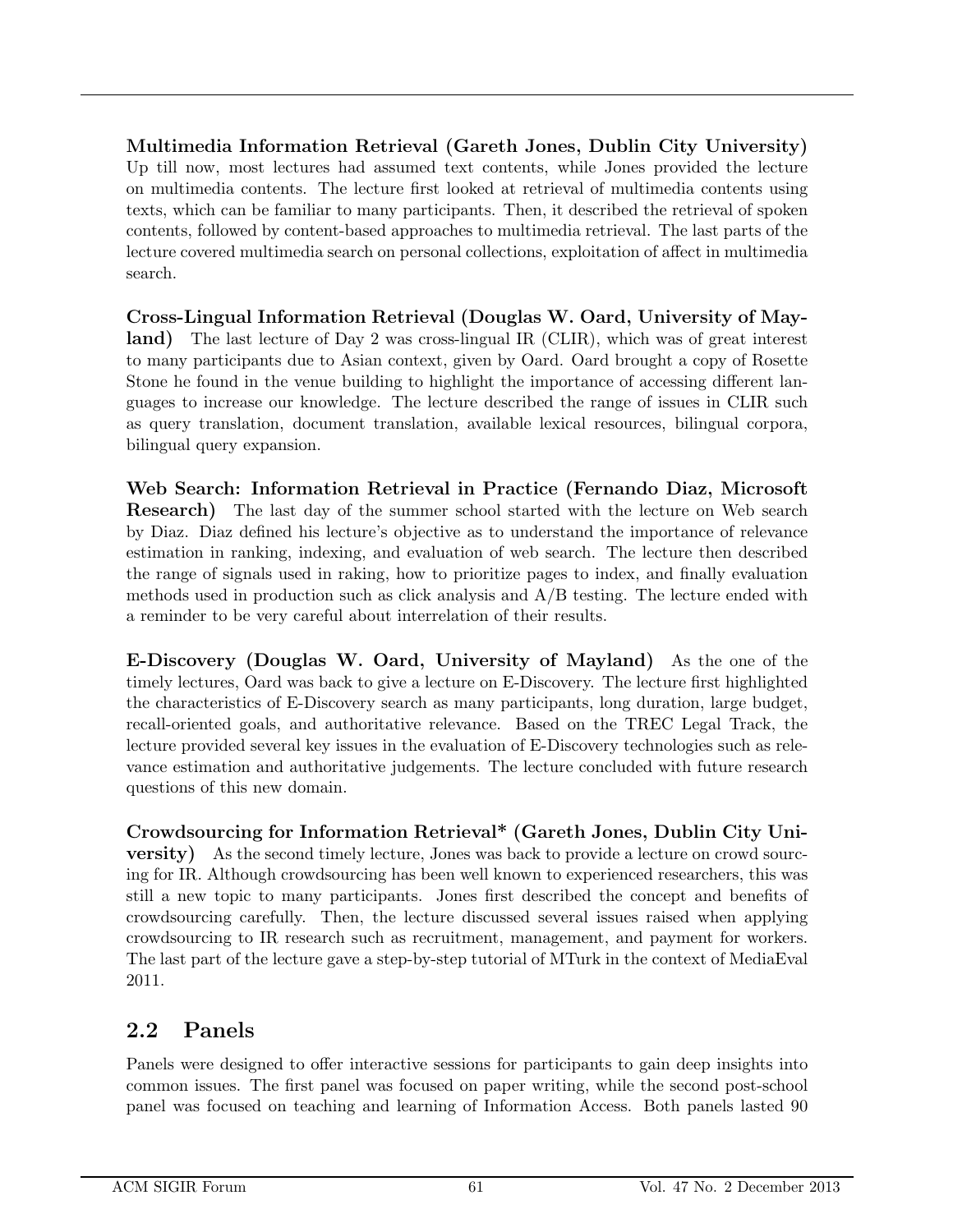minutes, where each of the lecturers first gave a short advice in turn as a panelist, followed by free discussions with participants.

How to write a solid paper The first panel was held on Day 2 and asked the lecturers for advices to write a solid paper, which was a prominent issue to most participants, and the panel was very lively. A great emphasis made by the panel was the importance of reading literature to familiarize the field, find a good research topic, formulate interesting hypotheses, which all contribute to the writing of solid papers. Many answers to participants' questions were also about how to find literature, how to read papers, or how to manage reading groups. Advices specific to paper writing were also given such as establishing your own paper structure, having informal peer reviewing before submission, how to avoid self-plagiarism, how to report negative results, how to sell a local topic in international conferences/journals, and so on. Test collections such as TREC, NTCIR, and CLEF were suggested as a good resource to identify future research in IR and related domains.

How to teach and learn Information Access The second panel was held right after the closing of the official program on Day 3, and asked the lectures to demonstrate some of their teaching courses and materials. The idea was to share and exchange teaching and learning methods in this field among participants. Panelists shared their course website, lecture video recording and broadcasting system, position of their course within a broader curriculum, or comparison of IR courses in CS department and LIS department, and exchanged their insight into incentive system to encourage students to learn abstract ideas (e.g., models, algorithms, etc.), how to create exercise driven by local business needs, how to design classes with CS and LIS background students, and more. Several references were mentioned to specifically discuss these issues during the panel session.

#### 2.3 Poster Presentation

Of 54 participants, 30 gave a poster presentation at the summer school. The poster presentation was a 2 hours session on Day 1 of the program, and presented topics were fairly diverse: Semantic Web, Multimodal interaction, E-Discovery, Multimedia Retrieval, Machine Translation, Collaborative search, Math Retrieval, NLP, Interface design, Information needs mining, Decision making. This diversity demonstrated a great potential research in Information Access can be developed and presented at international venues from Asian regions even more. Many commented that they had great feedback from the lecturers and other participants of the summer school. Please visit the summer school website to view the full list of poster presentations.

## 3 Participants' Feedback

We asked participants to fill in our questionnaires to capture their feedback on the summer school. We had 37 answers to our questionnaires. Overall feedback was very positive, and the majority (over 80%) of participants rated all the lectures either "Very Useful" or "Useful". The first panel on writing also had a very good rating of over 80% said "Very Useful". These suggested that the design of ASSIA 2013 program was satisfactory to most participants. Specific comments highlighted that participants appreciated the opportunity to meet and